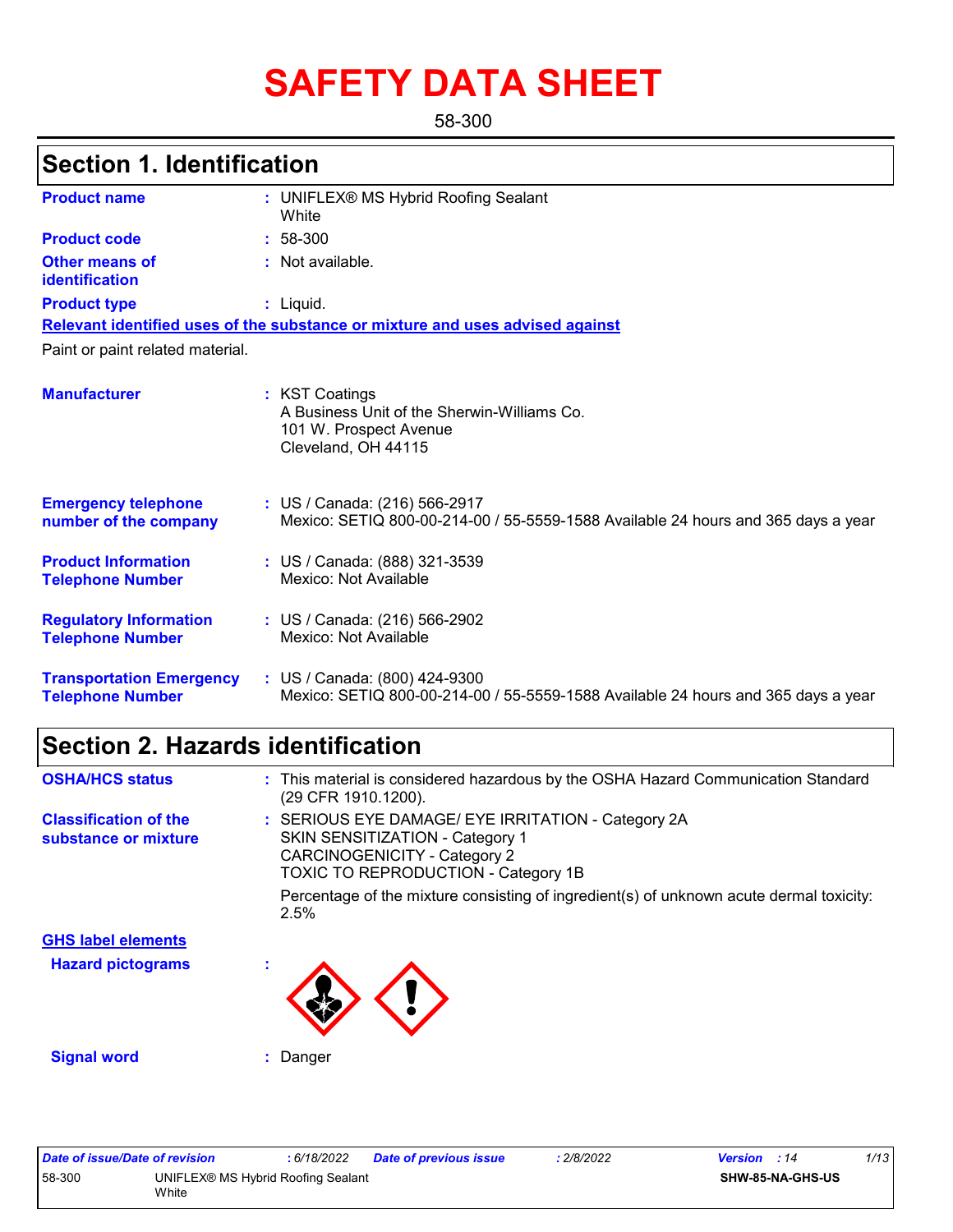### **Section 2. Hazards identification**

| <b>Hazard statements</b>                   | : May cause an allergic skin reaction.<br>Causes serious eye irritation.<br>Suspected of causing cancer.<br>May damage fertility or the unborn child.                                                                                                                                                                                                                                                                     |
|--------------------------------------------|---------------------------------------------------------------------------------------------------------------------------------------------------------------------------------------------------------------------------------------------------------------------------------------------------------------------------------------------------------------------------------------------------------------------------|
| <b>Precautionary statements</b>            |                                                                                                                                                                                                                                                                                                                                                                                                                           |
| <b>Prevention</b>                          | : Obtain special instructions before use. Do not handle until all safety precautions have<br>been read and understood. Wear protective gloves, protective clothing and eye or face<br>protection. Avoid breathing vapor. Wash thoroughly after handling. Contaminated<br>work clothing must not be allowed out of the workplace.                                                                                          |
| <b>Response</b>                            | : IF exposed or concerned: Get medical advice or attention. Wash contaminated clothing<br>before reuse. IF ON SKIN: Wash with plenty of water. If skin irritation or rash occurs:<br>Get medical advice or attention. IF IN EYES: Rinse cautiously with water for several<br>minutes. Remove contact lenses, if present and easy to do. Continue rinsing. If eye<br>irritation persists: Get medical advice or attention. |
| <b>Storage</b>                             | : Store locked up.                                                                                                                                                                                                                                                                                                                                                                                                        |
| <b>Disposal</b>                            | : Dispose of contents and container in accordance with all local, regional, national and<br>international regulations.                                                                                                                                                                                                                                                                                                    |
| <b>Supplemental label</b><br>elements      | WARNING: This product contains chemicals known to the State of California to cause<br>cancer and birth defects or other reproductive harm. FOR INDUSTRIAL USE ONLY.                                                                                                                                                                                                                                                       |
|                                            | Please refer to the SDS for additional information. Keep out of reach of children. Do not<br>transfer contents to other containers for storage.                                                                                                                                                                                                                                                                           |
| <b>Hazards not otherwise</b><br>classified | : None known.                                                                                                                                                                                                                                                                                                                                                                                                             |

### **Section 3. Composition/information on ingredients**

| <b>Substance/mixture</b> | : Mixture |
|--------------------------|-----------|
|                          |           |

| <b>Other means of</b> | : Not available. |
|-----------------------|------------------|
| <b>identification</b> |                  |

#### **CAS number/other identifiers**

| <b>Ingredient name</b>                | % by weight | <b>CAS number</b> |
|---------------------------------------|-------------|-------------------|
| Polypropylene Glycol                  | I≥25 - ≤50  | 25322-69-4        |
| Aminoethylaminopropyltrimethoxysilane | <3          | 1760-24-3         |
| l Titanium Dioxide                    | l≤3         | 13463-67-7        |
| l Calcium Carbonate                   | l≤3         | 1317-65-3         |
| Dibutylbis(pentadionate)tin           | $\leq$ 1    | 22673-19-4        |
| Light Stabilizer                      | ≤1          | 52829-07-9        |

Any concentration shown as a range is to protect confidentiality or is due to batch variation.

**There are no additional ingredients present which, within the current knowledge of the supplier and in the concentrations applicable, are classified and hence require reporting in this section.**

**Occupational exposure limits, if available, are listed in Section 8.**

### **Section 4. First aid measures**

#### **Description of necessary first aid measures**

**Eye contact :**

: Immediately flush eyes with plenty of water, occasionally lifting the upper and lower eyelids. Check for and remove any contact lenses. Continue to rinse for at least 10 minutes. Get medical attention.

| Date of issue/Date of revision |                                    | : 6/18/2022 | Date of previous issue | 2/8/2022 | <b>Version</b> : 14 |                         | 2/13 |
|--------------------------------|------------------------------------|-------------|------------------------|----------|---------------------|-------------------------|------|
| 58-300                         | UNIFLEX® MS Hybrid Roofing Sealant |             |                        |          |                     | <b>SHW-85-NA-GHS-US</b> |      |
|                                | White                              |             |                        |          |                     |                         |      |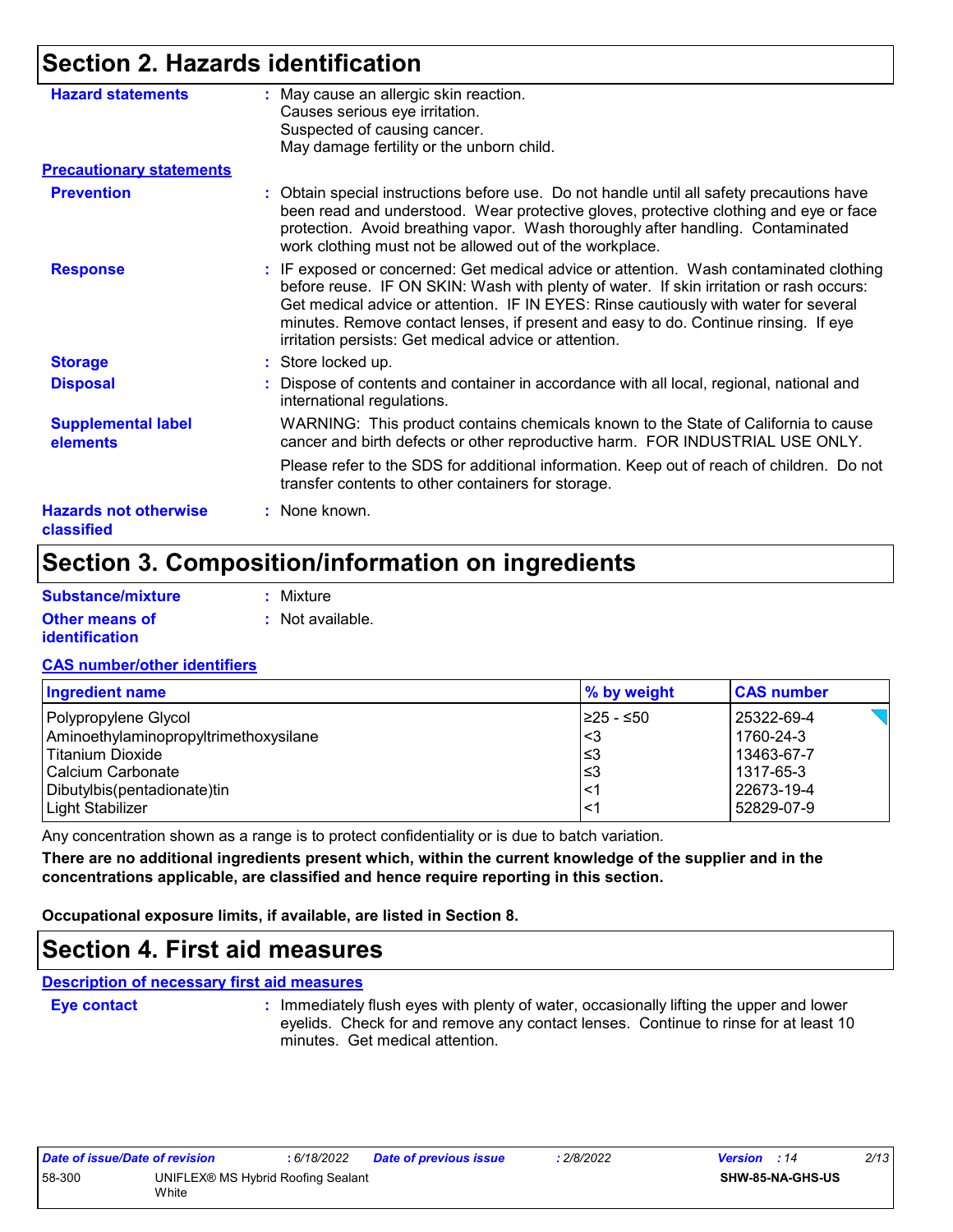# **Section 4. First aid measures**

| <b>Inhalation</b>   | : Remove victim to fresh air and keep at rest in a position comfortable for breathing. If<br>not breathing, if breathing is irregular or if respiratory arrest occurs, provide artificial<br>respiration or oxygen by trained personnel. It may be dangerous to the person providing<br>aid to give mouth-to-mouth resuscitation. Get medical attention. If unconscious, place<br>in recovery position and get medical attention immediately. Maintain an open airway.<br>Loosen tight clothing such as a collar, tie, belt or waistband. In case of inhalation of<br>decomposition products in a fire, symptoms may be delayed. The exposed person may<br>need to be kept under medical surveillance for 48 hours. |
|---------------------|---------------------------------------------------------------------------------------------------------------------------------------------------------------------------------------------------------------------------------------------------------------------------------------------------------------------------------------------------------------------------------------------------------------------------------------------------------------------------------------------------------------------------------------------------------------------------------------------------------------------------------------------------------------------------------------------------------------------|
| <b>Skin contact</b> | : Wash with plenty of soap and water. Remove contaminated clothing and shoes. Wash<br>contaminated clothing thoroughly with water before removing it, or wear gloves.<br>Continue to rinse for at least 10 minutes. Get medical attention. In the event of any<br>complaints or symptoms, avoid further exposure. Wash clothing before reuse. Clean<br>shoes thoroughly before reuse.                                                                                                                                                                                                                                                                                                                               |
| <b>Ingestion</b>    | : Wash out mouth with water. Remove dentures if any. If material has been swallowed<br>and the exposed person is conscious, give small quantities of water to drink. Stop if the<br>exposed person feels sick as vomiting may be dangerous. Do not induce vomiting<br>unless directed to do so by medical personnel. If vomiting occurs, the head should be<br>kept low so that vomit does not enter the lungs. Get medical attention. Never give<br>anything by mouth to an unconscious person. If unconscious, place in recovery position<br>and get medical attention immediately. Maintain an open airway. Loosen tight clothing<br>such as a collar, tie, belt or waistband.                                   |

|                                       | Most important symptoms/effects, acute and delayed                                                                                                   |
|---------------------------------------|------------------------------------------------------------------------------------------------------------------------------------------------------|
| <b>Potential acute health effects</b> |                                                                                                                                                      |
| <b>Eye contact</b>                    | : Causes serious eye irritation.                                                                                                                     |
| <b>Inhalation</b>                     | No known significant effects or critical hazards.                                                                                                    |
| <b>Skin contact</b>                   | May cause an allergic skin reaction.                                                                                                                 |
| <b>Ingestion</b>                      | : No known significant effects or critical hazards.                                                                                                  |
| <b>Over-exposure signs/symptoms</b>   |                                                                                                                                                      |
| <b>Eye contact</b>                    | : Adverse symptoms may include the following:<br>pain or irritation<br>watering<br>redness                                                           |
| <b>Inhalation</b>                     | : Adverse symptoms may include the following:<br>reduced fetal weight<br>increase in fetal deaths<br>skeletal malformations                          |
| <b>Skin contact</b>                   | : Adverse symptoms may include the following:<br>irritation<br>redness<br>reduced fetal weight<br>increase in fetal deaths<br>skeletal malformations |
| <b>Ingestion</b>                      | : Adverse symptoms may include the following:<br>reduced fetal weight<br>increase in fetal deaths<br>skeletal malformations                          |
|                                       | ladiastian af immediate mediaal attention and aneejal treatment needed if neede                                                                      |

|                            | Indication of immediate medical attention and special treatment needed, if necessary                                                                                     |
|----------------------------|--------------------------------------------------------------------------------------------------------------------------------------------------------------------------|
| <b>Notes to physician</b>  | : In case of inhalation of decomposition products in a fire, symptoms may be delayed.<br>The exposed person may need to be kept under medical surveillance for 48 hours. |
| <b>Specific treatments</b> | : No specific treatment.                                                                                                                                                 |

| Date of issue/Date of revision |                                             | : 6/18/2022 | <b>Date of previous issue</b> | 2/8/2022 | <b>Version</b> : 14 |                         | 3/13 |
|--------------------------------|---------------------------------------------|-------------|-------------------------------|----------|---------------------|-------------------------|------|
| 58-300                         | UNIFLEX® MS Hybrid Roofing Sealant<br>White |             |                               |          |                     | <b>SHW-85-NA-GHS-US</b> |      |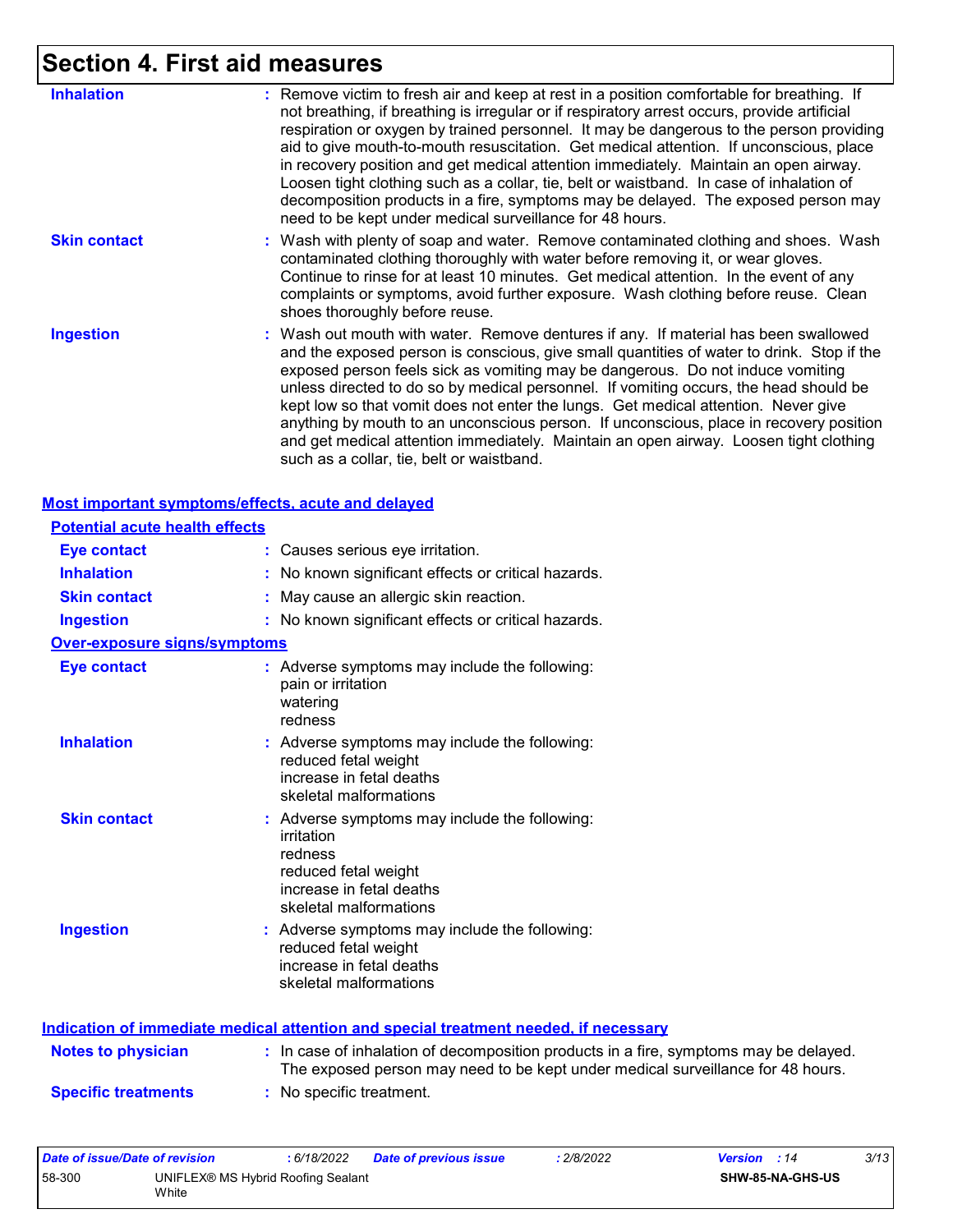### **Section 4. First aid measures**

**Protection of first-aiders** : No action shall be taken involving any personal risk or without suitable training. If it is suspected that fumes are still present, the rescuer should wear an appropriate mask or self-contained breathing apparatus. It may be dangerous to the person providing aid to give mouth-to-mouth resuscitation. Wash contaminated clothing thoroughly with water before removing it, or wear gloves.

#### **See toxicological information (Section 11)**

#### **Section 5. Fire-fighting measures :** Promptly isolate the scene by removing all persons from the vicinity of the incident if there is a fire. No action shall be taken involving any personal risk or without suitable training. **Hazardous thermal decomposition products Specific hazards arising from the chemical** Decomposition products may include the following materials: **:** carbon dioxide carbon monoxide nitrogen oxides halogenated compounds metal oxide/oxides **:** In a fire or if heated, a pressure increase will occur and the container may burst. Fire-fighters should wear appropriate protective equipment and self-contained breathing **:** apparatus (SCBA) with a full face-piece operated in positive pressure mode. **Special protective equipment for fire-fighters** Use an extinguishing agent suitable for the surrounding fire. **: Extinguishing media :** None known. **Suitable extinguishing media Unsuitable extinguishing media Special protective actions for fire-fighters**

### **Section 6. Accidental release measures**

|                                                              | Personal precautions, protective equipment and emergency procedures                                                                                                                                                                                                                                                                                                                                              |
|--------------------------------------------------------------|------------------------------------------------------------------------------------------------------------------------------------------------------------------------------------------------------------------------------------------------------------------------------------------------------------------------------------------------------------------------------------------------------------------|
| For non-emergency<br>personnel                               | : No action shall be taken involving any personal risk or without suitable training.<br>Evacuate surrounding areas. Keep unnecessary and unprotected personnel from<br>entering. Do not touch or walk through spilled material. Avoid breathing vapor or mist.<br>Provide adequate ventilation. Wear appropriate respirator when ventilation is<br>inadequate. Put on appropriate personal protective equipment. |
| For emergency responders                                     | : If specialized clothing is required to deal with the spillage, take note of any information in<br>Section 8 on suitable and unsuitable materials. See also the information in "For non-<br>emergency personnel".                                                                                                                                                                                               |
| <b>Environmental precautions</b>                             | : Avoid dispersal of spilled material and runoff and contact with soil, waterways, drains<br>and sewers. Inform the relevant authorities if the product has caused environmental<br>pollution (sewers, waterways, soil or air).                                                                                                                                                                                  |
| <b>Methods and materials for containment and cleaning up</b> |                                                                                                                                                                                                                                                                                                                                                                                                                  |
| <b>Conall anill</b>                                          | . Stap leak if without riak Mayo containers from epill area. Dilute with water and man up                                                                                                                                                                                                                                                                                                                        |

Stop leak if without risk. Move containers from spill area. Dilute with water and mop up if water-soluble. Alternatively, or if water-insoluble, absorb with an inert dry material and place in an appropriate waste disposal container. Dispose of via a licensed waste disposal contractor. **Small spill :**

| Date of issue/Date of revision |                                             | 6/18/2022 | <b>Date of previous issue</b> | : 2/8/2022 | <b>Version</b> : 14 |                         | 4/13 |
|--------------------------------|---------------------------------------------|-----------|-------------------------------|------------|---------------------|-------------------------|------|
| 58-300                         | UNIFLEX® MS Hybrid Roofing Sealant<br>White |           |                               |            |                     | <b>SHW-85-NA-GHS-US</b> |      |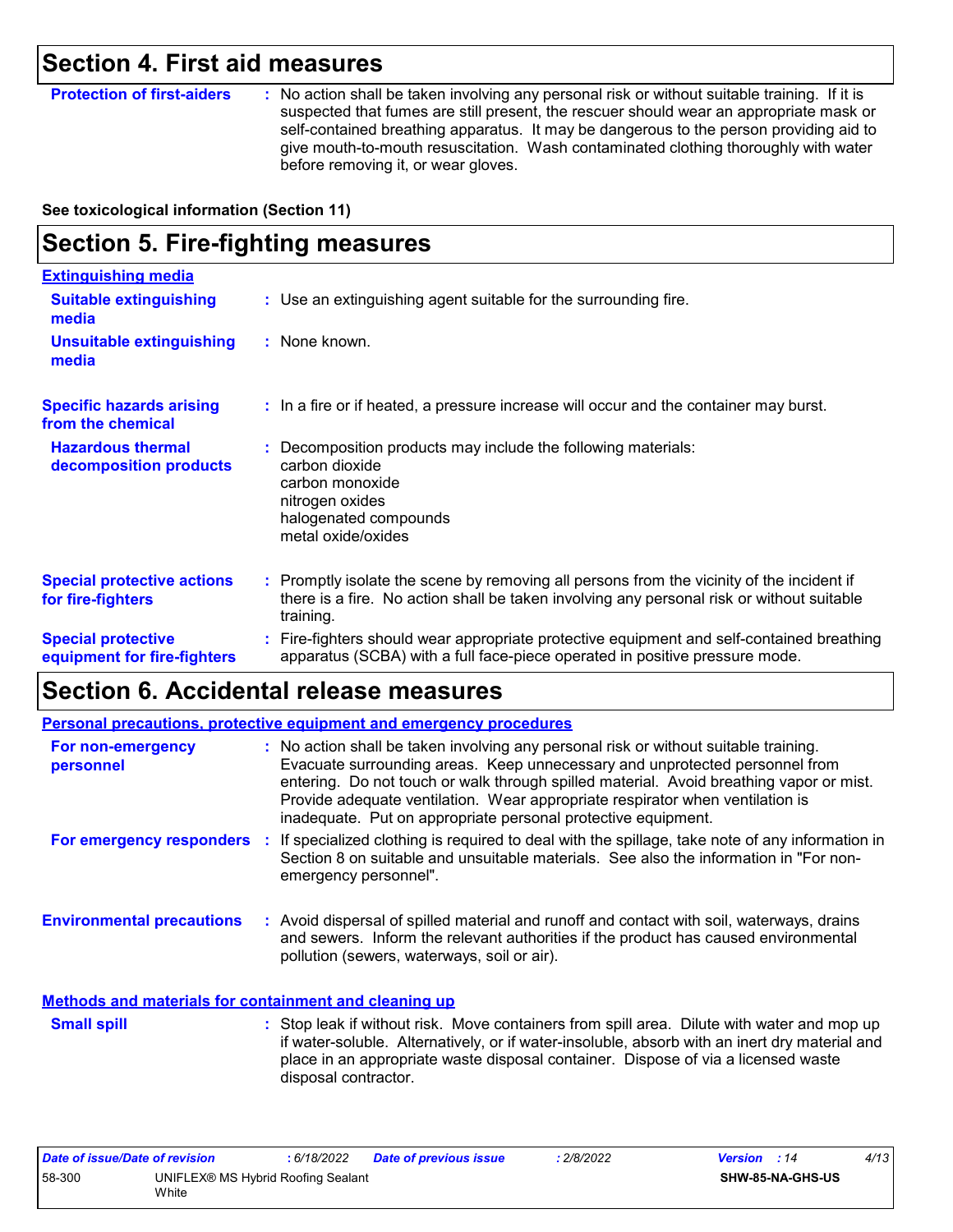### **Section 6. Accidental release measures**

#### **Large spill :**

: Stop leak if without risk. Move containers from spill area. Approach release from upwind. Prevent entry into sewers, water courses, basements or confined areas. Wash spillages into an effluent treatment plant or proceed as follows. Contain and collect spillage with non-combustible, absorbent material e.g. sand, earth, vermiculite or diatomaceous earth and place in container for disposal according to local regulations (see Section 13). Dispose of via a licensed waste disposal contractor. Contaminated absorbent material may pose the same hazard as the spilled product. Note: see Section 1 for emergency contact information and Section 13 for waste disposal.

### **Section 7. Handling and storage**

| <b>Precautions for safe handling</b>                                             |                                                                                                                                                                                                                                                                                                                                                                                                                                                                                                                                                                                                                                                                                                                                                                                                                                                  |
|----------------------------------------------------------------------------------|--------------------------------------------------------------------------------------------------------------------------------------------------------------------------------------------------------------------------------------------------------------------------------------------------------------------------------------------------------------------------------------------------------------------------------------------------------------------------------------------------------------------------------------------------------------------------------------------------------------------------------------------------------------------------------------------------------------------------------------------------------------------------------------------------------------------------------------------------|
| <b>Protective measures</b>                                                       | : Put on appropriate personal protective equipment (see Section 8). Persons with a<br>history of skin sensitization problems should not be employed in any process in which<br>this product is used. Avoid exposure - obtain special instructions before use. Avoid<br>exposure during pregnancy. Do not handle until all safety precautions have been read<br>and understood. Do not get in eyes or on skin or clothing. Do not ingest. Avoid<br>breathing vapor or mist. If during normal use the material presents a respiratory hazard,<br>use only with adequate ventilation or wear appropriate respirator. Keep in the original<br>container or an approved alternative made from a compatible material, kept tightly<br>closed when not in use. Empty containers retain product residue and can be hazardous.<br>Do not reuse container. |
| <b>Advice on general</b><br>occupational hygiene                                 | : Eating, drinking and smoking should be prohibited in areas where this material is<br>handled, stored and processed. Workers should wash hands and face before eating,<br>drinking and smoking. Remove contaminated clothing and protective equipment before<br>entering eating areas. See also Section 8 for additional information on hygiene<br>measures.                                                                                                                                                                                                                                                                                                                                                                                                                                                                                    |
| <b>Conditions for safe storage,</b><br>including any<br><b>incompatibilities</b> | Store in accordance with local regulations. Store in original container protected from<br>direct sunlight in a dry, cool and well-ventilated area, away from incompatible materials<br>(see Section 10) and food and drink. Store locked up. Keep container tightly closed<br>and sealed until ready for use. Containers that have been opened must be carefully<br>resealed and kept upright to prevent leakage. Do not store in unlabeled containers.<br>Use appropriate containment to avoid environmental contamination. See Section 10 for<br>incompatible materials before handling or use.                                                                                                                                                                                                                                                |

### **Section 8. Exposure controls/personal protection**

#### **Control parameters**

#### **Occupational exposure limits (OSHA United States)**

| <b>Ingredient name</b>                                           | CAS#                          | <b>Exposure limits</b>                                                                                                                                                                                                                                                                                                  |
|------------------------------------------------------------------|-------------------------------|-------------------------------------------------------------------------------------------------------------------------------------------------------------------------------------------------------------------------------------------------------------------------------------------------------------------------|
| Polypropylene Glycol                                             | 25322-69-4                    | OARS WEEL (United States, 1/2021).<br>TWA: 10 mg/m <sup>3</sup> 8 hours.                                                                                                                                                                                                                                                |
| Aminoethylaminopropyltrimethoxysilane<br><b>Titanium Dioxide</b> | 1760-24-3<br>13463-67-7       | None.<br>ACGIH TLV (United States, 1/2021).<br>TWA: 10 mg/m <sup>3</sup> 8 hours.<br>OSHA PEL (United States, 5/2018).<br>TWA: 15 mg/m <sup>3</sup> 8 hours. Form: Total dust                                                                                                                                           |
| Calcium Carbonate                                                | 1317-65-3                     | OSHA PEL (United States, 5/2018).<br>TWA: 5 mg/m <sup>3</sup> 8 hours. Form: Respirable<br>fraction<br>TWA: 15 mg/m <sup>3</sup> 8 hours. Form: Total dust<br>NIOSH REL (United States, 10/2020).<br>TWA: 5 mg/m <sup>3</sup> 10 hours. Form: Respirable<br>fraction<br>TWA: 10 mg/m <sup>3</sup> 10 hours. Form: Total |
| Dibutylbis(pentadionate)tin                                      | 22673-19-4                    | ACGIH TLV (United States, 1/2021).                                                                                                                                                                                                                                                                                      |
| Date of issue/Date of revision<br>: 6/18/2022                    | <b>Date of previous issue</b> | 5/13<br>: 2/8/2022<br><b>Version</b> : 14                                                                                                                                                                                                                                                                               |
| 58-300<br>UNIFLEX® MS Hybrid Roofing Sealant<br>White            |                               | SHW-85-NA-GHS-US                                                                                                                                                                                                                                                                                                        |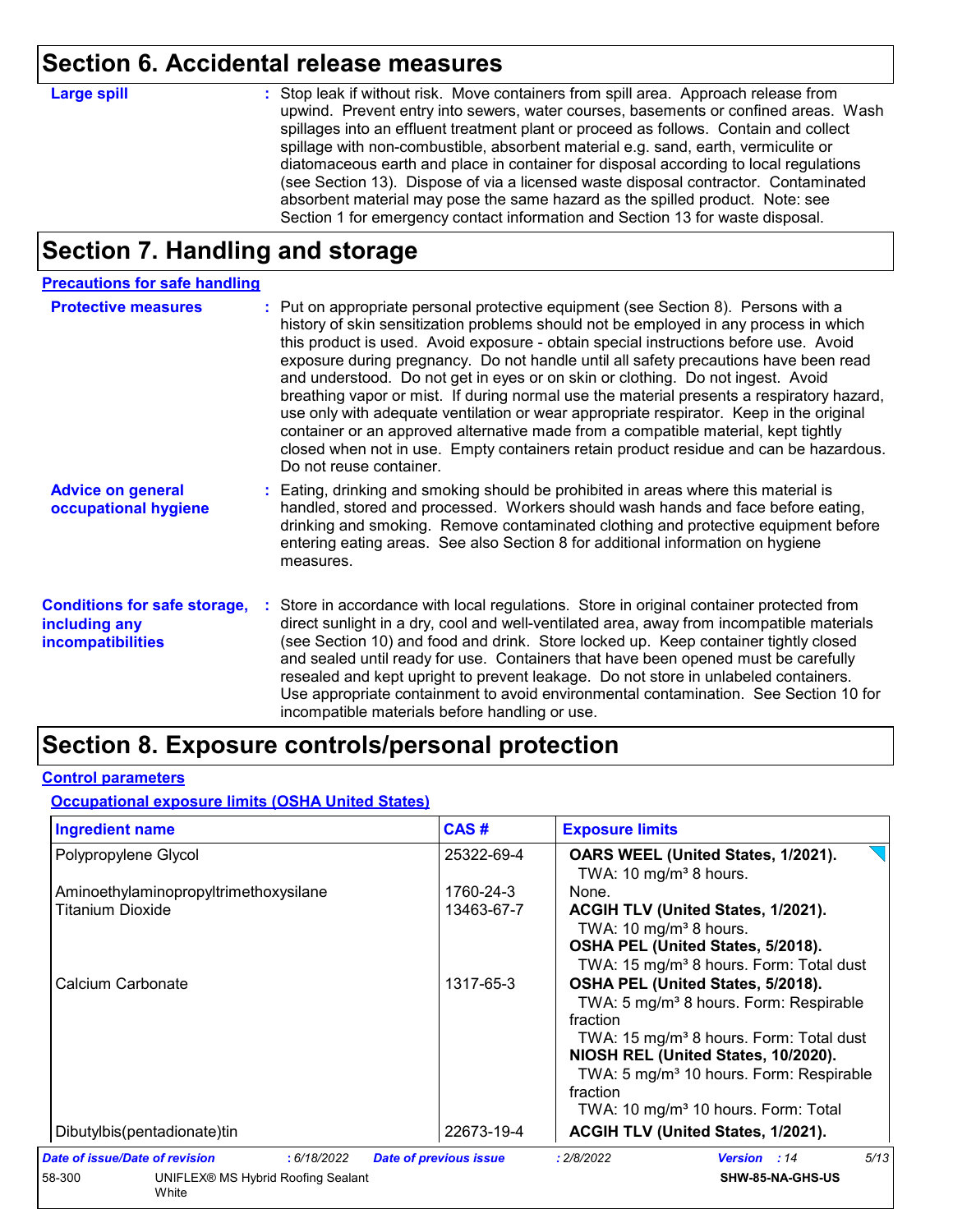# **Section 8. Exposure controls/personal protection**

|                  |            | Absorbed through skin.<br>TWA: $0.1 \text{ mg/m}^3$ , (as Sn) 8 hours.<br>STEL: 0.2 mg/m <sup>3</sup> , (as Sn) 15 minutes.<br>NIOSH REL (United States, 10/2020).<br>Absorbed through skin.<br>TWA: 0.1 mg/m <sup>3</sup> , (as Sn) 10 hours.<br>OSHA PEL (United States, 5/2018).<br>TWA: $0.1 \text{ mg/m}^3$ , (as Sn) 8 hours. |
|------------------|------------|-------------------------------------------------------------------------------------------------------------------------------------------------------------------------------------------------------------------------------------------------------------------------------------------------------------------------------------|
| Light Stabilizer | 52829-07-9 | None.                                                                                                                                                                                                                                                                                                                               |

### **Occupational exposure limits (Canada)**

| <b>Ingredient name</b>      | CAS#       | <b>Exposure limits</b>                                                                                                                                                                                                                                                                                                                                                                                                                                                                                                                                                                                                                                                                                                                                                                                                                                                             |
|-----------------------------|------------|------------------------------------------------------------------------------------------------------------------------------------------------------------------------------------------------------------------------------------------------------------------------------------------------------------------------------------------------------------------------------------------------------------------------------------------------------------------------------------------------------------------------------------------------------------------------------------------------------------------------------------------------------------------------------------------------------------------------------------------------------------------------------------------------------------------------------------------------------------------------------------|
| Titanium dioxide            | 13463-67-7 | <b>CA British Columbia Provincial (Canada,</b><br>6/2021).<br>TWA: 10 mg/m <sup>3</sup> 8 hours. Form: Total dust<br>TWA: 3 mg/m <sup>3</sup> 8 hours. Form: respirable<br>fraction<br>CA Quebec Provincial (Canada, 6/2021).<br>TWAEV: 10 mg/m <sup>3</sup> 8 hours. Form: Total dust.<br>CA Alberta Provincial (Canada, 6/2018).<br>8 hrs OEL: 10 mg/m <sup>3</sup> 8 hours.<br>CA Ontario Provincial (Canada, 6/2019).<br>TWA: 10 mg/m <sup>3</sup> 8 hours.<br><b>CA Saskatchewan Provincial (Canada,</b><br>7/2013).<br>STEL: 20 mg/m <sup>3</sup> 15 minutes.<br>TWA: 10 mg/m <sup>3</sup> 8 hours.                                                                                                                                                                                                                                                                          |
| Dibutylbis(pentadionate)tin | 22673-19-4 | CA Alberta Provincial (Canada, 6/2018).<br>Absorbed through skin.<br>15 min OEL: 0.2 mg/m <sup>3</sup> , (as Sn) 15 minutes.<br>8 hrs OEL: 0.1 mg/m <sup>3</sup> , (as Sn) 8 hours.<br><b>CA British Columbia Provincial (Canada,</b><br>6/2021). Absorbed through skin.<br>TWA: $0.1 \text{ mg/m}^3$ , (as Sn) 8 hours.<br>STEL: 0.2 mg/m <sup>3</sup> , (as Sn) 15 minutes.<br>CA Quebec Provincial (Canada, 6/2021).<br>Absorbed through skin.<br>TWAEV: $0.1 \text{ mg/m}^3$ , (as Sn) 8 hours.<br>STEV: 0.2 mg/m <sup>3</sup> , (as Sn) 15 minutes.<br>CA Ontario Provincial (Canada, 6/2019).<br>Absorbed through skin.<br>TWA: $0.1 \text{ mg/m}^3$ , (as Sn) 8 hours.<br>CA Saskatchewan Provincial (Canada,<br>7/2013). Absorbed through skin.<br>STEL: 0.2 mg/m <sup>3</sup> , (measured as Sn) 15<br>minutes.<br>TWA: 0.1 mg/m <sup>3</sup> , (measured as Sn) 8 hours. |

#### **Occupational exposure limits (Mexico)**

|                               | CAS#       | <b>Exposure limits</b>                                                                                                                                             |        |
|-------------------------------|------------|--------------------------------------------------------------------------------------------------------------------------------------------------------------------|--------|
| Dibutylbis (pentadionate) tin | 22673-19-4 | NOM-010-STPS-2014 (Mexico, 4/2016).<br>Absorbed through skin.<br>TWA: $0.1 \text{ mg/m}^3$ , (as Sn) 8 hours.<br>STEL: 0.2 mg/m <sup>3</sup> , (as Sn) 15 minutes. | $\Box$ |

| Date of issue/Date of revision |                                             | : 6/18/2022 | <b>Date of previous issue</b> | : 2/8/2022 | <b>Version</b> : 14 |                         | 6/13 |
|--------------------------------|---------------------------------------------|-------------|-------------------------------|------------|---------------------|-------------------------|------|
| 58-300                         | UNIFLEX® MS Hybrid Roofing Sealant<br>White |             |                               |            |                     | <b>SHW-85-NA-GHS-US</b> |      |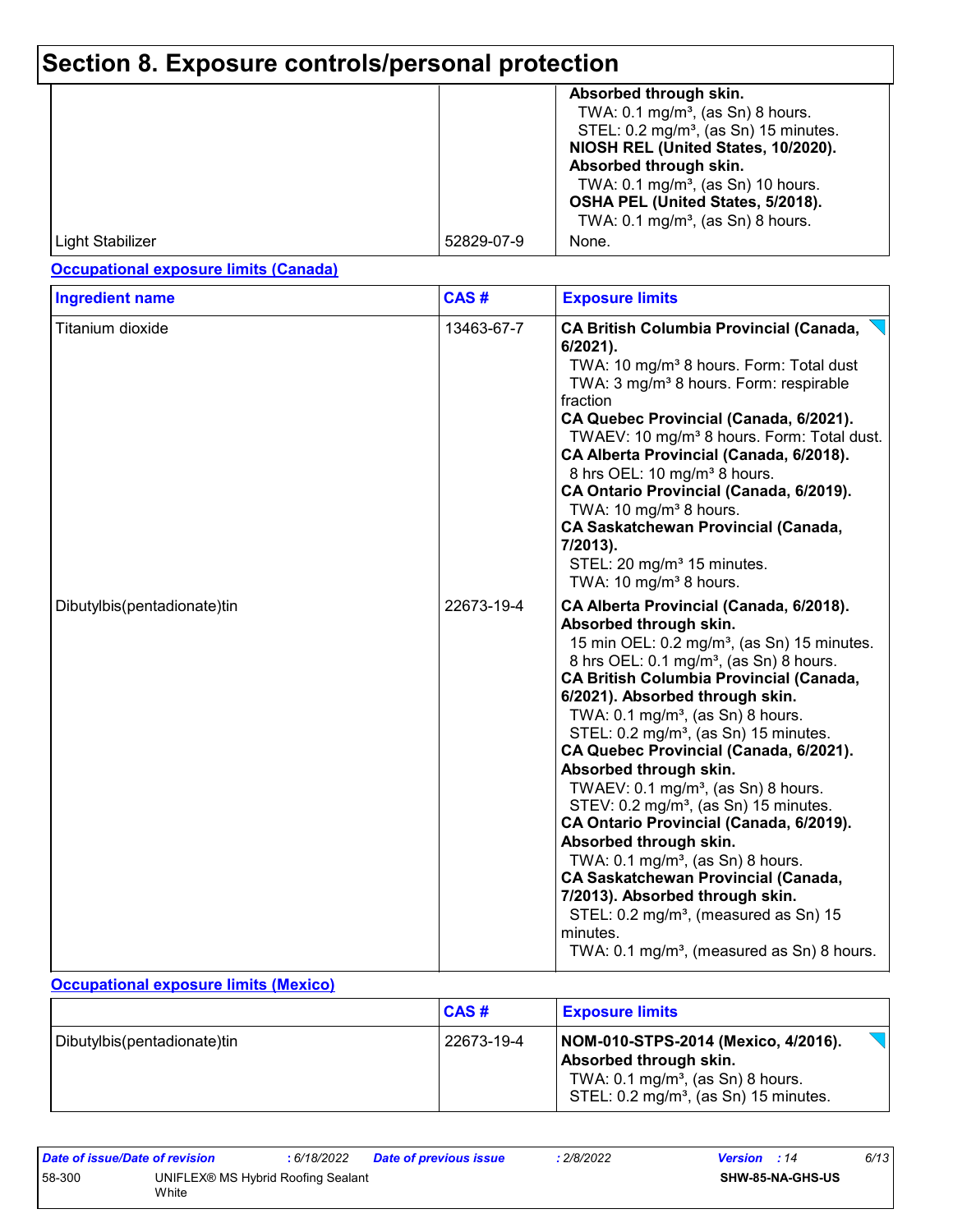## **Section 8. Exposure controls/personal protection**

| <b>Appropriate engineering</b><br><b>controls</b> | : If user operations generate dust, fumes, gas, vapor or mist, use process enclosures,<br>local exhaust ventilation or other engineering controls to keep worker exposure to<br>airborne contaminants below any recommended or statutory limits.                                                                                                                                                                                                                                                                                                                                                                       |
|---------------------------------------------------|------------------------------------------------------------------------------------------------------------------------------------------------------------------------------------------------------------------------------------------------------------------------------------------------------------------------------------------------------------------------------------------------------------------------------------------------------------------------------------------------------------------------------------------------------------------------------------------------------------------------|
| <b>Environmental exposure</b><br><b>controls</b>  | Emissions from ventilation or work process equipment should be checked to ensure<br>they comply with the requirements of environmental protection legislation. In some<br>cases, fume scrubbers, filters or engineering modifications to the process equipment<br>will be necessary to reduce emissions to acceptable levels.                                                                                                                                                                                                                                                                                          |
| <b>Individual protection measures</b>             |                                                                                                                                                                                                                                                                                                                                                                                                                                                                                                                                                                                                                        |
| <b>Hygiene measures</b>                           | : Wash hands, forearms and face thoroughly after handling chemical products, before<br>eating, smoking and using the lavatory and at the end of the working period.<br>Appropriate techniques should be used to remove potentially contaminated clothing.<br>Contaminated work clothing should not be allowed out of the workplace. Wash<br>contaminated clothing before reusing. Ensure that eyewash stations and safety<br>showers are close to the workstation location.                                                                                                                                            |
| <b>Eye/face protection</b>                        | Safety eyewear complying with an approved standard should be used when a risk<br>assessment indicates this is necessary to avoid exposure to liquid splashes, mists,<br>gases or dusts. If contact is possible, the following protection should be worn, unless<br>the assessment indicates a higher degree of protection: chemical splash goggles.                                                                                                                                                                                                                                                                    |
| <b>Skin protection</b>                            |                                                                                                                                                                                                                                                                                                                                                                                                                                                                                                                                                                                                                        |
| <b>Hand protection</b>                            | : Chemical-resistant, impervious gloves complying with an approved standard should be<br>worn at all times when handling chemical products if a risk assessment indicates this is<br>necessary. Considering the parameters specified by the glove manufacturer, check<br>during use that the gloves are still retaining their protective properties. It should be<br>noted that the time to breakthrough for any glove material may be different for different<br>glove manufacturers. In the case of mixtures, consisting of several substances, the<br>protection time of the gloves cannot be accurately estimated. |
| <b>Body protection</b>                            | Personal protective equipment for the body should be selected based on the task being<br>performed and the risks involved and should be approved by a specialist before<br>handling this product.                                                                                                                                                                                                                                                                                                                                                                                                                      |
| <b>Other skin protection</b>                      | Appropriate footwear and any additional skin protection measures should be selected<br>based on the task being performed and the risks involved and should be approved by a<br>specialist before handling this product.                                                                                                                                                                                                                                                                                                                                                                                                |
| <b>Respiratory protection</b>                     | Based on the hazard and potential for exposure, select a respirator that meets the<br>appropriate standard or certification. Respirators must be used according to a<br>respiratory protection program to ensure proper fitting, training, and other important<br>aspects of use.                                                                                                                                                                                                                                                                                                                                      |

### **Section 9. Physical and chemical properties**

The conditions of measurement of all properties are at standard temperature and pressure unless otherwise indicated.

| <b>Appearance</b>                                                 |                               |
|-------------------------------------------------------------------|-------------------------------|
| <b>Physical state</b>                                             | : Liquid.                     |
| Color                                                             | $:$ Not available.            |
| Odor                                                              | $:$ Not available.            |
| <b>Odor threshold</b>                                             | : Not available.              |
| рH                                                                | : 8                           |
| <b>Melting point/freezing point</b>                               | : Not available.              |
| <b>Boiling point, initial boiling</b><br>point, and boiling range | : Not available.              |
| <b>Flash point</b>                                                | : Closed cup: Not applicable. |
| <b>Evaporation rate</b>                                           | $:$ Not available.            |
| <b>Flammability</b>                                               | $:$ Not available.            |

| Date of issue/Date of revision |                                             | : 6/18/2022 | <b>Date of previous issue</b> | : 2/8/2022 | <b>Version</b> : 14 |                         | 7/13 |
|--------------------------------|---------------------------------------------|-------------|-------------------------------|------------|---------------------|-------------------------|------|
| 58-300                         | UNIFLEX® MS Hybrid Roofing Sealant<br>White |             |                               |            |                     | <b>SHW-85-NA-GHS-US</b> |      |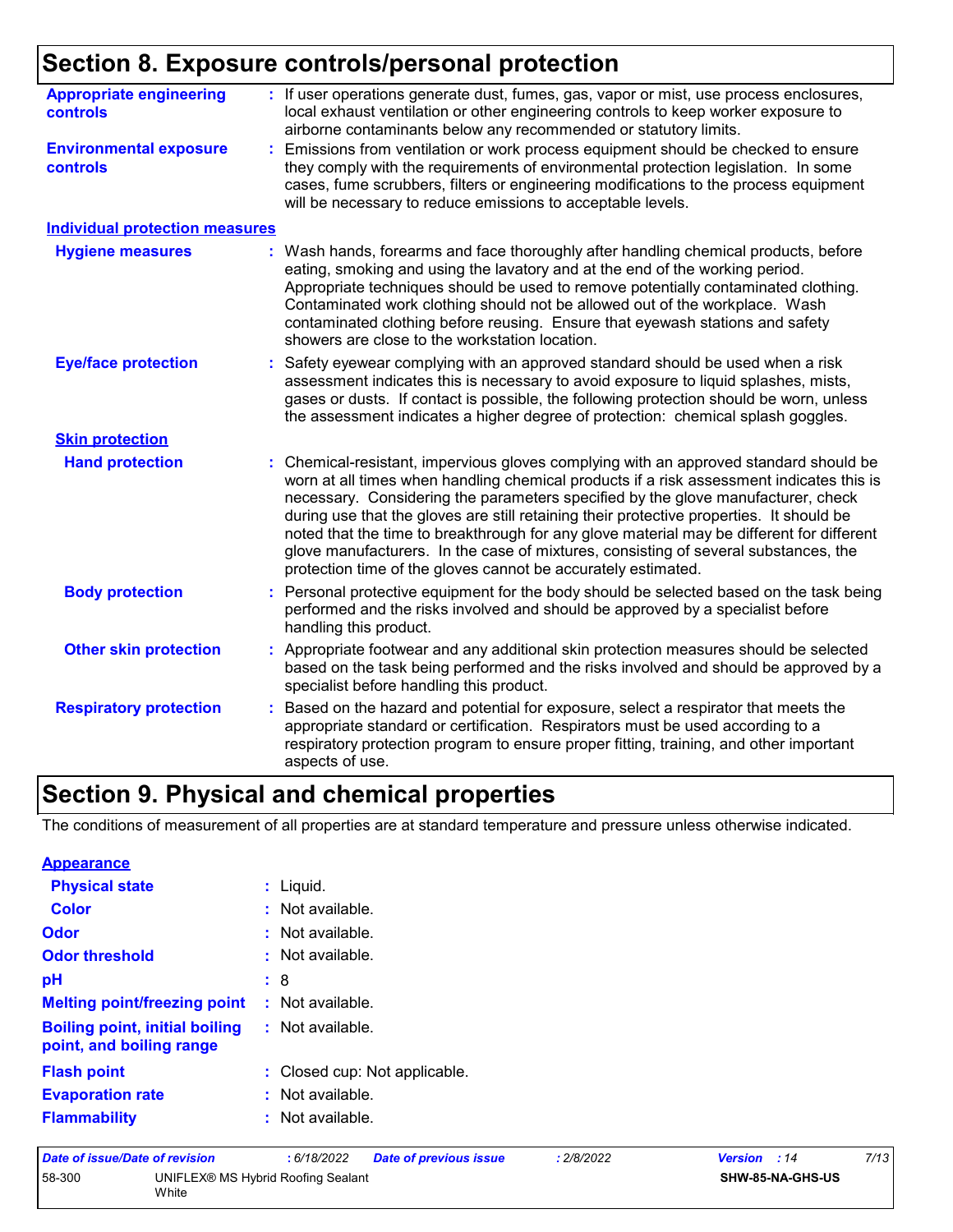### **Section 9. Physical and chemical properties**

| Lower and upper explosion<br>limit/flammability limit | : Not available.                                               |
|-------------------------------------------------------|----------------------------------------------------------------|
| <b>Vapor pressure</b>                                 | $:$ Not available.                                             |
| <b>Relative vapor density</b>                         | $:$ Not available.                                             |
| <b>Relative density</b>                               | : 1.08                                                         |
| <b>Solubility</b>                                     | : Not available.                                               |
| <b>Partition coefficient: n-</b><br>octanol/water     | : Not applicable.                                              |
| <b>Auto-ignition temperature</b>                      | $:$ Not available.                                             |
| <b>Decomposition temperature</b>                      | Not available.                                                 |
| <b>Viscosity</b>                                      | Kinematic (40°C (104°F)): >20.5 mm <sup>2</sup> /s (>20.5 cSt) |
| <b>Molecular weight</b>                               | Not applicable.                                                |
| <b>Aerosol product</b>                                |                                                                |
| <b>Heat of combustion</b>                             | $: 19.301$ kJ/g                                                |

### **Section 10. Stability and reactivity**

| <b>Reactivity</b>                            | : No specific test data related to reactivity available for this product or its ingredients.              |
|----------------------------------------------|-----------------------------------------------------------------------------------------------------------|
| <b>Chemical stability</b>                    | : The product is stable.                                                                                  |
| <b>Possibility of hazardous</b><br>reactions | : Under normal conditions of storage and use, hazardous reactions will not occur.                         |
| <b>Conditions to avoid</b>                   | : No specific data.                                                                                       |
| <b>Incompatible materials</b>                | : No specific data.                                                                                       |
| <b>Hazardous decomposition</b><br>products   | : Under normal conditions of storage and use, hazardous decomposition products should<br>not be produced. |

## **Section 11. Toxicological information**

### **Information on toxicological effects**

#### **Acute toxicity**

| <b>Product/ingredient name</b>                    | <b>Result</b>                 | <b>Species</b> | <b>Dose</b>           | <b>Exposure</b> |
|---------------------------------------------------|-------------------------------|----------------|-----------------------|-----------------|
| Aminoethylaminopropyltrimethoxysilane   LD50 Oral |                               | Rat            | $2413$ mg/kg          |                 |
| Light Stabilizer                                  | <b>ILC50 Inhalation Vapor</b> | Rat            | 500 mg/m <sup>3</sup> | I4 hours        |

#### **Irritation/Corrosion**

| <b>Product/ingredient name</b>        | <b>Result</b>          | <b>Species</b> | <b>Score</b> | <b>Exposure</b>    | <b>Observation</b> |  |
|---------------------------------------|------------------------|----------------|--------------|--------------------|--------------------|--|
| Polypropylene Glycol                  | Eyes - Mild irritant   | Rabbit         |              | 24 hours 500       |                    |  |
|                                       |                        |                |              | mg                 |                    |  |
|                                       | Eyes - Mild irritant   | Rabbit         |              | 500 mg             |                    |  |
|                                       | Skin - Mild irritant   | Rabbit         |              | 500 mg             |                    |  |
|                                       | Skin - Mild irritant   | Rabbit         |              | 24 hours 500       |                    |  |
|                                       |                        |                |              | mg                 |                    |  |
| Aminoethylaminopropyltrimethoxysilane | Eyes - Severe irritant | Rabbit         |              | $15 \,\mathrm{mg}$ |                    |  |
|                                       | Skin - Mild irritant   | Rabbit         |              | $500 \text{ mg}$   |                    |  |
| Titanium Dioxide                      | Skin - Mild irritant   | Human          |              | 72 hours 300       |                    |  |
|                                       |                        |                |              | ug l               |                    |  |

| Date of issue/Date of revision |                                             | 6/18/2022 | <b>Date of previous issue</b> | : 2/8/2022 | <b>Version</b> : 14 |                  | 8/13 |
|--------------------------------|---------------------------------------------|-----------|-------------------------------|------------|---------------------|------------------|------|
| 58-300                         | UNIFLEX® MS Hybrid Roofing Sealant<br>White |           |                               |            |                     | SHW-85-NA-GHS-US |      |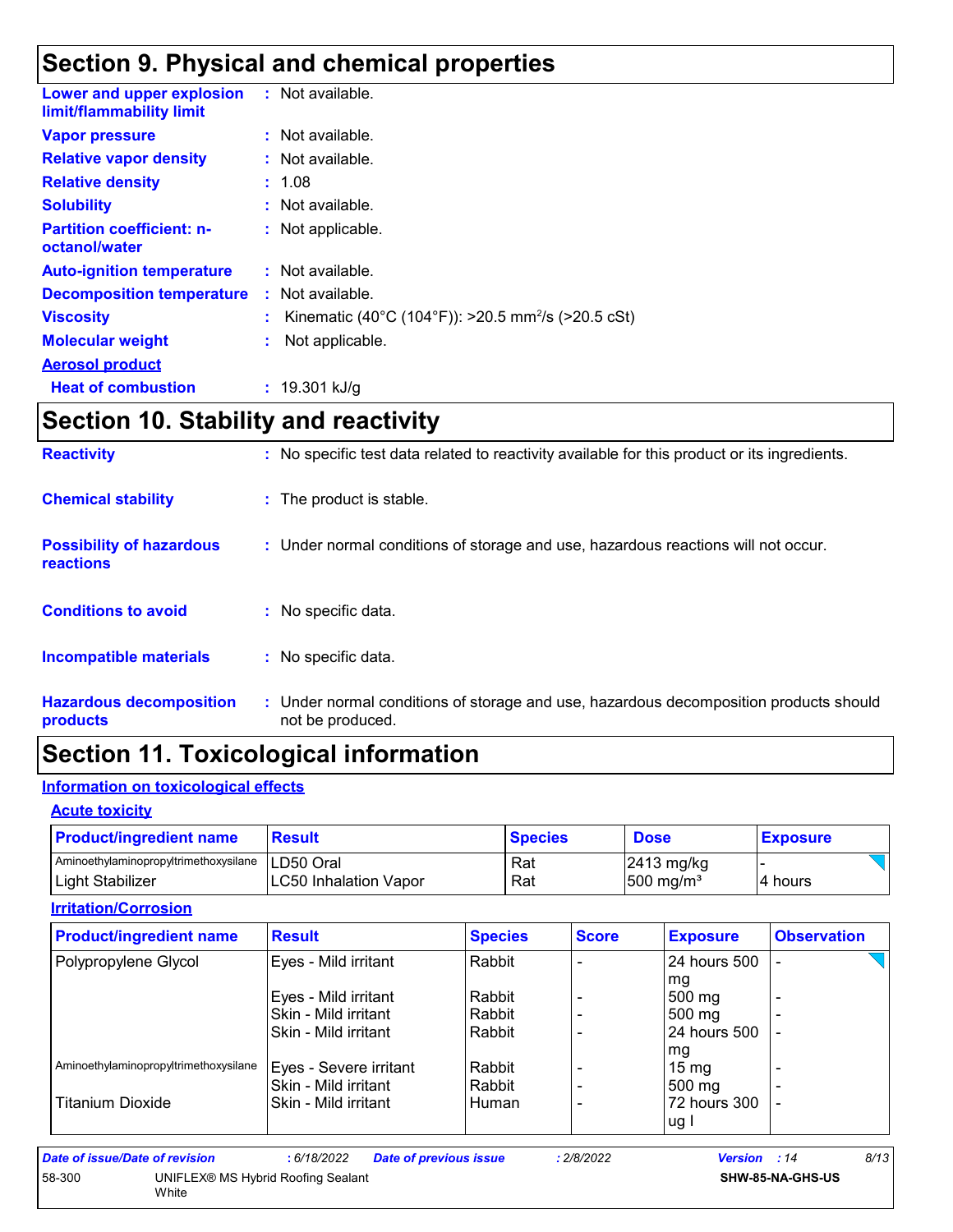### **Section 11. Toxicological information**

#### **Sensitization**

Not available.

#### **Mutagenicity**

Not available.

#### **Carcinogenicity**

Not available.

#### **Classification**

| <b>Product/ingredient name</b> | <b>OSHA</b> | <b>IARC</b> | <b>NTP</b> |
|--------------------------------|-------------|-------------|------------|
| <b>Titanium Dioxide</b>        |             | 2B          |            |

#### **Reproductive toxicity**

Not available.

#### **Teratogenicity**

Not available.

### **Specific target organ toxicity (single exposure)**

| <b>Name</b>       | <b>Category</b> | <b>Route of</b><br><b>exposure</b> | <b>Target organs</b>                     |
|-------------------|-----------------|------------------------------------|------------------------------------------|
| Calcium Carbonate | Category 3      |                                    | Respiratory tract<br><b>l</b> irritation |

#### **Specific target organ toxicity (repeated exposure)**

| <b>Name</b>                   | <b>Category</b>       | <b>Route of</b><br><b>exposure</b> | <b>Target organs</b> |
|-------------------------------|-----------------------|------------------------------------|----------------------|
| Dibutylbis (pentadionate) tin | Category <sup>1</sup> |                                    | l immune system      |

#### **Aspiration hazard**

Not available.

| <b>Information on the likely</b> : Not available.<br>routes of exposure |                                                                                     |
|-------------------------------------------------------------------------|-------------------------------------------------------------------------------------|
| <b>Potential acute health effects</b>                                   |                                                                                     |
| Eye contact                                                             | : Causes serious eye irritation.                                                    |
| <b>Inhalation</b>                                                       | : No known significant effects or critical hazards.                                 |
| <b>Skin contact</b>                                                     | : May cause an allergic skin reaction.                                              |
| <b>Ingestion</b>                                                        | : No known significant effects or critical hazards.                                 |
|                                                                         | <u>Symptoms related to the physical, chemical and toxicological characteristics</u> |
| Eye contact                                                             | : Adverse symptoms may include the following:<br>pain or irritation                 |

|                   | watering<br>redness                                                   |
|-------------------|-----------------------------------------------------------------------|
| <b>Inhalation</b> | : Adverse symptoms may include the following:<br>reduced fetal weight |
|                   | increase in fetal deaths                                              |
|                   | skeletal malformations                                                |

| Date of issue/Date of revision |                                                    | : 6/18/2022 | <b>Date of previous issue</b> | 2/8/2022 | <b>Version</b> : 14 |                         | 9/13 |
|--------------------------------|----------------------------------------------------|-------------|-------------------------------|----------|---------------------|-------------------------|------|
| 58-300                         | UNIFLEX® MS Hybrid Roofing Sealant<br><b>White</b> |             |                               |          |                     | <b>SHW-85-NA-GHS-US</b> |      |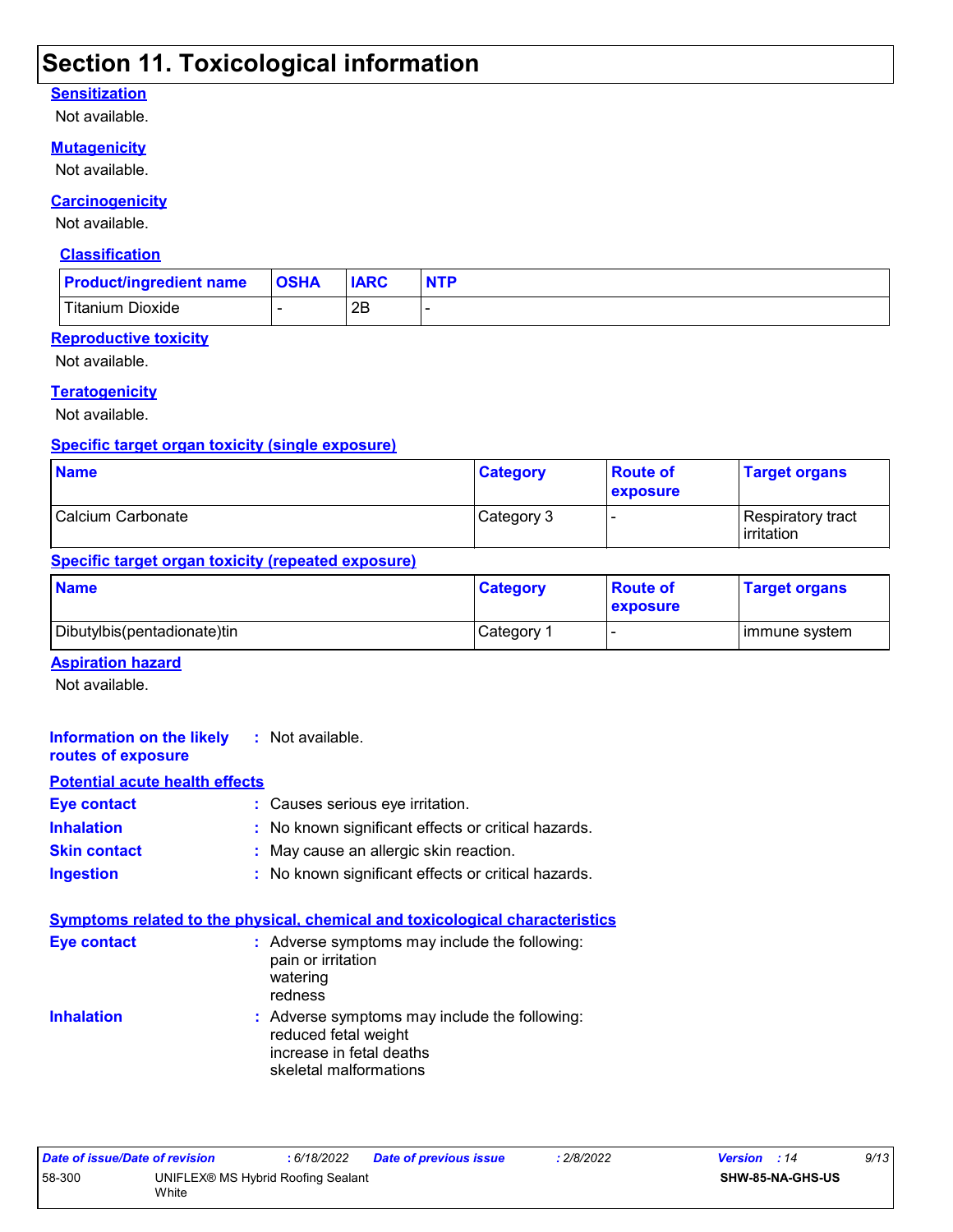# **Section 11. Toxicological information**

| <b>Skin contact</b><br><b>Ingestion</b> | : Adverse symptoms may include the following:<br>irritation<br>redness<br>reduced fetal weight<br>increase in fetal deaths<br>skeletal malformations<br>: Adverse symptoms may include the following:<br>reduced fetal weight<br>increase in fetal deaths<br>skeletal malformations |
|-----------------------------------------|-------------------------------------------------------------------------------------------------------------------------------------------------------------------------------------------------------------------------------------------------------------------------------------|
|                                         | Delayed and immediate effects and also chronic effects from short and long term exposure                                                                                                                                                                                            |
| <b>Short term exposure</b>              |                                                                                                                                                                                                                                                                                     |
| <b>Potential immediate</b><br>effects   | : Not available.                                                                                                                                                                                                                                                                    |
| <b>Potential delayed effects</b>        | : Not available.                                                                                                                                                                                                                                                                    |
| <b>Long term exposure</b>               |                                                                                                                                                                                                                                                                                     |
| <b>Potential immediate</b><br>effects   | : Not available.                                                                                                                                                                                                                                                                    |
| <b>Potential delayed effects</b>        | : Not available.                                                                                                                                                                                                                                                                    |
| <b>Potential chronic health effects</b> |                                                                                                                                                                                                                                                                                     |
| Not available.                          |                                                                                                                                                                                                                                                                                     |
| <b>General</b>                          | : Once sensitized, a severe allergic reaction may occur when subsequently exposed to<br>very low levels.                                                                                                                                                                            |
| <b>Carcinogenicity</b>                  | : Suspected of causing cancer. Risk of cancer depends on duration and level of<br>exposure.                                                                                                                                                                                         |
| <b>Mutagenicity</b>                     | : No known significant effects or critical hazards.                                                                                                                                                                                                                                 |
| <b>Teratogenicity</b>                   | May damage the unborn child.                                                                                                                                                                                                                                                        |
| <b>Developmental effects</b>            | : No known significant effects or critical hazards.                                                                                                                                                                                                                                 |
| <b>Fertility effects</b>                | : May damage fertility.                                                                                                                                                                                                                                                             |
|                                         |                                                                                                                                                                                                                                                                                     |

#### **Numerical measures of toxicity**

#### **Acute toxicity estimates**

| <b>Route</b>        | <b>ATE value</b> |
|---------------------|------------------|
| Oral                | 95658.88 mg/kg   |
| Inhalation (vapors) | 436.07 mg/l      |

# **Section 12. Ecological information**

#### **Toxicity**

| <b>Product/ingredient name</b> | <b>Result</b>                         | <b>Species</b>               | <b>Exposure</b> |
|--------------------------------|---------------------------------------|------------------------------|-----------------|
| Polypropylene Glycol           | Acute LC50 650000 µg/l Marine water   | Fish - Menidia beryllina     | 196 hours       |
| l Titanium Dioxide             | Acute LC50 >1000000 µg/l Marine water | Fish - Fundulus heteroclitus | l 96 hours      |

#### **Persistence and degradability**

Not available.

| Date of issue/Date of revision |                                             | : 6/18/2022 | Date of previous issue | : 2/8/2022 | <b>Version</b> : 14 |                         | 10/13 |
|--------------------------------|---------------------------------------------|-------------|------------------------|------------|---------------------|-------------------------|-------|
| 58-300                         | UNIFLEX® MS Hybrid Roofing Sealant<br>White |             |                        |            |                     | <b>SHW-85-NA-GHS-US</b> |       |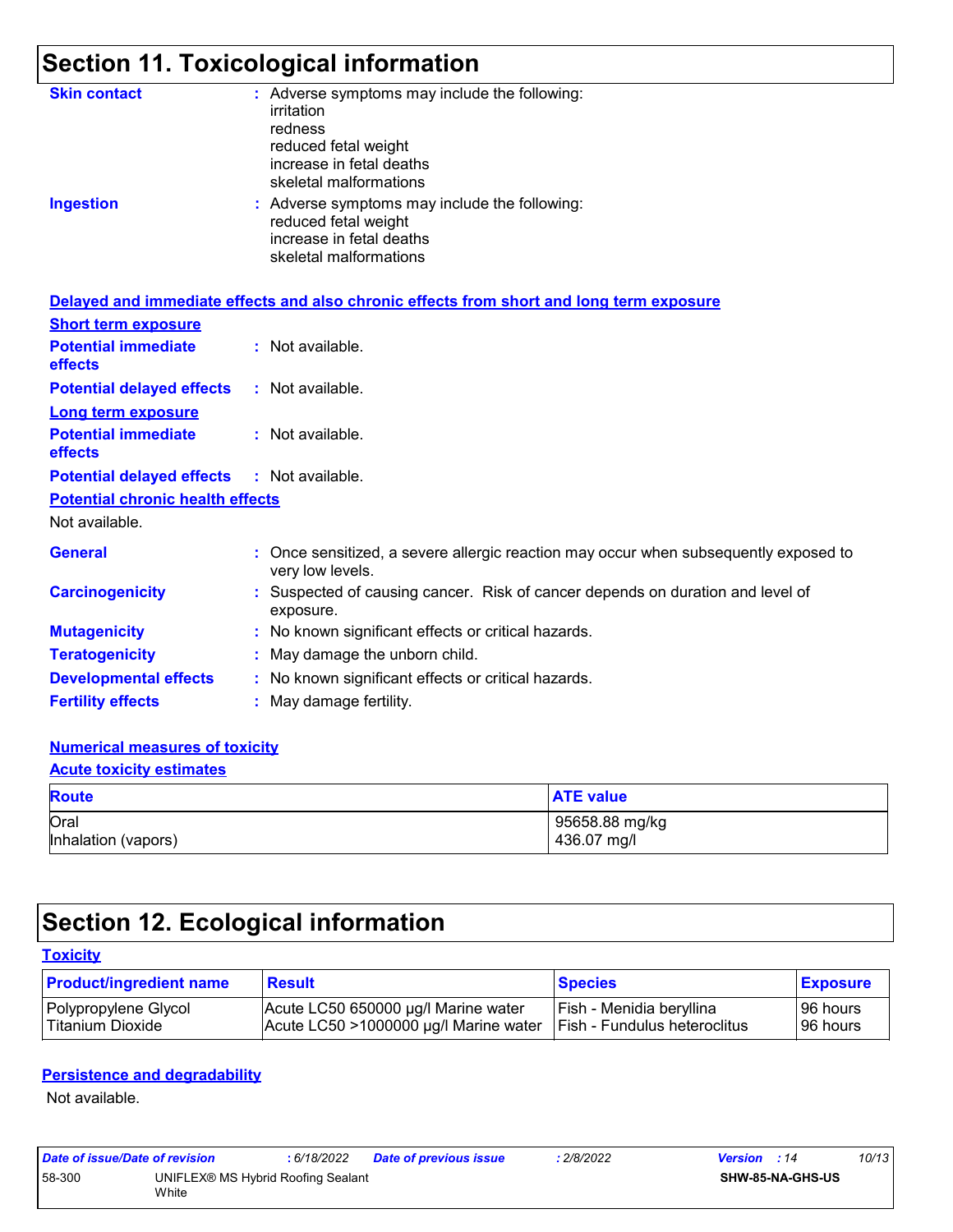### **Section 12. Ecological information**

#### **Bioaccumulative potential**

Not available.

#### **Mobility in soil**

**Soil/water partition coefficient (KOC)**

**:** Not available.

**Other adverse effects** : No known significant effects or critical hazards.

### **Section 13. Disposal considerations**

The generation of waste should be avoided or minimized wherever possible. Disposal of this product, solutions and any by-products should at all times comply with the requirements of environmental protection and waste disposal legislation and any regional local authority requirements. Dispose of surplus and non-recyclable products via a licensed waste disposal contractor. Waste should not be disposed of untreated to the sewer unless fully compliant with the requirements of all authorities with jurisdiction. Waste packaging should be recycled. Incineration or landfill should only be considered when recycling is not feasible. This material and its container must be disposed of in a safe way. Care should be taken when handling emptied containers that have not been cleaned or rinsed out. Empty containers or liners may retain some product residues. Avoid dispersal of spilled material and runoff and contact with soil, waterways, drains and sewers. **Disposal methods :**

### **Section 14. Transport information**

|                                         | <b>DOT</b><br><b>Classification</b> | <b>TDG</b><br><b>Classification</b> | <b>Mexico</b><br><b>Classification</b> | <b>IATA</b>    | <b>IMDG</b>    |
|-----------------------------------------|-------------------------------------|-------------------------------------|----------------------------------------|----------------|----------------|
| <b>UN number</b>                        | Not regulated.                      | Not regulated.                      | Not regulated.                         | Not regulated. | Not regulated. |
| <b>UN proper</b><br>shipping name       | $\blacksquare$                      |                                     | $\qquad \qquad \blacksquare$           |                |                |
| <b>Transport</b><br>hazard class(es)    | $\blacksquare$                      | ۰                                   | $\blacksquare$                         |                |                |
| <b>Packing group</b>                    | $\blacksquare$                      | ۰                                   | $\blacksquare$                         |                |                |
| <b>Environmental</b><br>hazards         | No.                                 | No.                                 | No.                                    | No.            | No.            |
| <b>Additional</b><br><b>information</b> | $\blacksquare$                      | $\overline{\phantom{a}}$            | $\blacksquare$                         |                |                |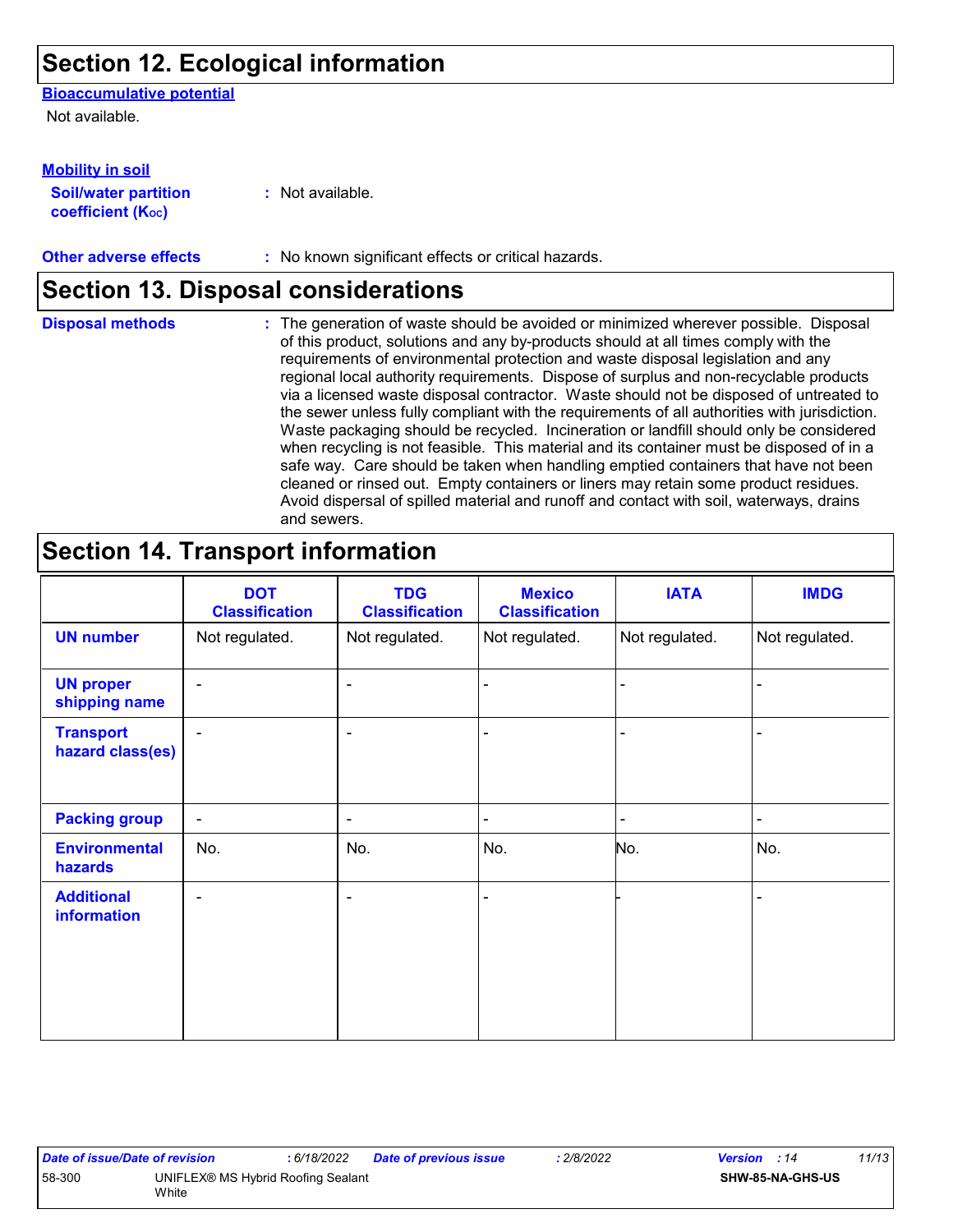### **Section 14. Transport information**

|                                    | Special precautions for user : Multi-modal shipping descriptions are provided for informational purposes and do not<br>consider container sizes. The presence of a shipping description for a particular<br>mode of transport (sea, air, etc.), does not indicate that the product is packaged<br>suitably for that mode of transport. All packaging must be reviewed for suitability<br>prior to shipment, and compliance with the applicable regulations is the sole<br>responsibility of the person offering the product for transport. People loading and<br>unloading dangerous goods must be trained on all of the risks deriving from the<br>substances and on all actions in case of emergency situations. |
|------------------------------------|--------------------------------------------------------------------------------------------------------------------------------------------------------------------------------------------------------------------------------------------------------------------------------------------------------------------------------------------------------------------------------------------------------------------------------------------------------------------------------------------------------------------------------------------------------------------------------------------------------------------------------------------------------------------------------------------------------------------|
| <b>Transport in bulk according</b> | Not available.                                                                                                                                                                                                                                                                                                                                                                                                                                                                                                                                                                                                                                                                                                     |

**to IMO instruments**

: Not available. **Proper shipping name :**

### **Section 15. Regulatory information**

#### **SARA 313**

SARA 313 (40 CFR 372.45) supplier notification can be found on the Environmental Data Sheet.

#### **California Prop. 65**

WARNING: This product contains chemicals known to the State of California to cause cancer and birth defects or other reproductive harm.

**International regulations**

| <b>International lists</b> | : Australia inventory (AIIC): Not determined.<br>China inventory (IECSC): Not determined.<br>Japan inventory (CSCL): Not determined.<br>Japan inventory (ISHL): Not determined.<br>Korea inventory (KECI): Not determined.<br>New Zealand Inventory of Chemicals (NZIoC): Not determined.<br>Philippines inventory (PICCS): Not determined.<br>Taiwan Chemical Substances Inventory (TCSI): Not determined.<br>Thailand inventory: Not determined. |
|----------------------------|----------------------------------------------------------------------------------------------------------------------------------------------------------------------------------------------------------------------------------------------------------------------------------------------------------------------------------------------------------------------------------------------------------------------------------------------------|
|                            |                                                                                                                                                                                                                                                                                                                                                                                                                                                    |
|                            | Turkey inventory: Not determined.                                                                                                                                                                                                                                                                                                                                                                                                                  |
|                            | Vietnam inventory: Not determined.                                                                                                                                                                                                                                                                                                                                                                                                                 |

### **Section 16. Other information**

**Hazardous Material Information System (U.S.A.)**



**The customer is responsible for determining the PPE code for this material. For more information on HMIS® Personal Protective Equipment (PPE) codes, consult the HMIS® Implementation Manual.**

**Caution: HMIS® ratings are based on a 0-4 rating scale, with 0 representing minimal hazards or risks, and 4 representing significant hazards or risks. Although HMIS® ratings and the associated label are not required on SDSs or products leaving a facility under 29 CFR 1910.1200, the preparer may choose to provide them. HMIS® ratings are to be used with a fully implemented HMIS® program. HMIS® is a registered trademark and service mark of the American Coatings Association, Inc.**

**Procedure used to derive the classification**

|                                                                                                                                                                   | <b>Classification</b>          |             |                               | <b>Justification</b> |                                                                                      |       |  |
|-------------------------------------------------------------------------------------------------------------------------------------------------------------------|--------------------------------|-------------|-------------------------------|----------------------|--------------------------------------------------------------------------------------|-------|--|
| SERIOUS EYE DAMAGE/ EYE IRRITATION - Category 2A<br>SKIN SENSITIZATION - Category 1<br>CARCINOGENICITY - Category 2<br><b>TOXIC TO REPRODUCTION - Category 1B</b> |                                |             |                               |                      | Calculation method<br>Calculation method<br>Calculation method<br>Calculation method |       |  |
|                                                                                                                                                                   | Date of issue/Date of revision | : 6/18/2022 | <b>Date of previous issue</b> | : 2/8/2022           | <b>Version</b> : 14                                                                  | 12/13 |  |
| 58-300<br>UNIFLEX® MS Hybrid Roofing Sealant<br>White                                                                                                             |                                |             | SHW-85-NA-GHS-US              |                      |                                                                                      |       |  |